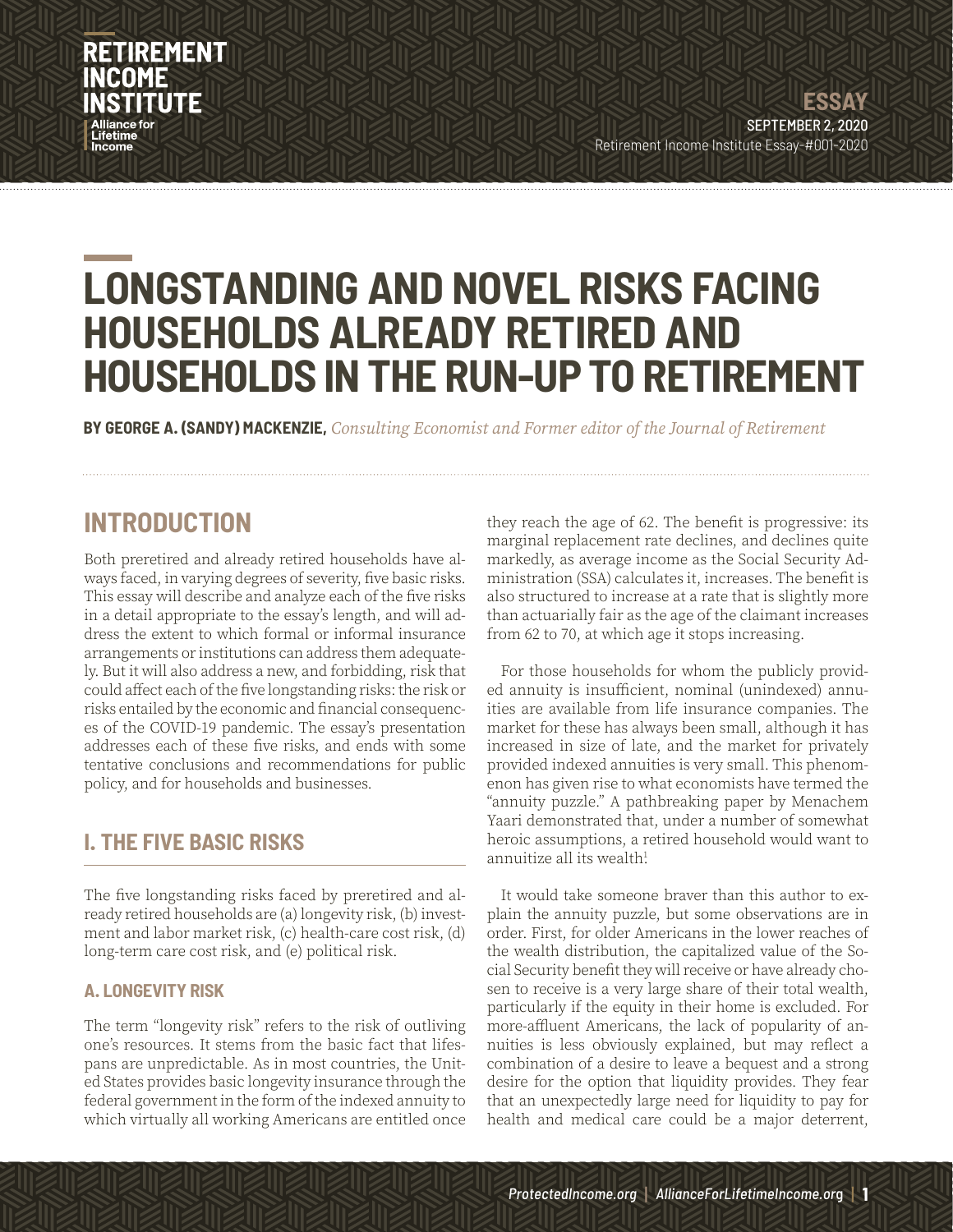**Alliance for** Lifetime

especially if the associated expenses cannot be spread out over a long period. Some economists have also argued that households simply underestimate the risk of living a long life, but others have pointed out that fears of an insurance company's insolvency are not baseless, notwithstanding the provisions that state regulators have to indemnify annuitants against losses entailed by insolvency of annuity providers. Insurance companies, for their part, must worry about the difficulty of predicting the probability distribution of the number of years of life that annuitants will live once they are retired. Longevity bonds—bonds whose value increases with the years actually lived by a particular age cohort—might be at least a partial solution to this problem, although they would have to be attractive to a counterparty?

Self-insurance is also a possibility. A prudent household might simply assume that its members, once retired, would live relatively long lives, and plan to accumulate enough wealth by retirement and invest it at an assumed conservative rate of return, to ensure an adequate and steady income over the assumed postretirement lifespan. The calculations such self-insurance require are probably beyond the means of many households, although they could be provided by an honest and competent retirement planner.

#### **B. INVESTMENT AND LABOR MARKET RISK**

It is a truism to say that no investment is without risk. Even short-term Treasury bills are subject to inflation risk, and longer-term Treasury bonds are even more so. Both long-term nominal bonds and Treasury Inflation-Protected Security (TIPS) are subject to capital risk if they are not held to maturity; if they are held to maturity, but need to be reinvested, the actual interest rate they earn may be less than the one on which the investor had planned.

Investments are also subject to sequence of returns risk: even if the average geometric rate of return on the asset over a given period is as expected, the outturn for the investor is affected by the sequence in which the returns are earned. It is better if the fat years come first, and then the lean. In the current environment, the investor faces a truly unfavorable trade-off between risk and reward. Earning a decent rate of return requires that the investor take a degree of risk that was not necessary a decade ago.

 $\mathbb Z$ in $\mathbb Z$ in $\mathbb Z$ in

Investment risk is a matter of most concern for more-affluent households. Investments in stocks and bonds, or in mutual funds that hold them, become significant only well up in the wealth distribution. Investment in the market may be widely spread around, but it is quite concentrated. Conventional wisdom holds that households with individuals still in their 60s should hold more than half their portfolio in equities, but this can leave them vulnerable to a precipitous drop in the stock market, such as occurred in 2008–9. Losses like these are of less concern for younger households because they have more time to recoup them.

The risk of having to reinvest fixed-interest securities at lower-than-expected rates can be mitigated by a laddering strategy that aims to match the value of bonds that will mature in a given year with the expenditure those bonds are expected to finance. The risk of stock market fluctuations, for households for which more-complicated strategies that rely on options are not available, can in principle be mitigated by building in a cushion—an amount that the household can lose without the loss cutting into the expenditure stream deemed necessary to finance its desired lifestyle. Households with older adults, especially if they were planning to rely on realized capital gains to finance expenditure, can find themselves in a difficult position if they have been holding a substantial share of their financial assets in equities, and lack a cushion.

Older households are also vulnerable to job loss. The majority of households whose heads are aged between 55 and 64 years of age are still relying on the labor market

<sup>1.</sup> Mackenzie (2006, chap. 1) presents an informal discussion of the annuity puzzle. As an intuitive explanation, consider a 65-year-old who has the choice of investing all her wealth in a security that will pay a constant monthly sum for 35 years to her or to her beneficiary, or in a security that will pay the same constant monthly sum but will stop paying at her death. (We assume that the chances of living beyond 100 are effectively zero.) The first security must be worth more than the second. However, if the potential annuitant has no need for liquidity and no heirs, the second security—a life annuity—should be more attractive than the first because a lower sum obtains the same return conditional on her survival. No one would devote all their wealth to either security, because everyone needs some liquidity, and home ownership, when affordable, is preferred to renting. Even so, the annuitization of at least some wealth would seem attractive. In practice, however, annuity markets are small, and that is what many economists consider a puzzle.

<sup>2.</sup> See Abraham and Harris (2016) for a discussion of the role longevity bonds could play in promoting the development of a market for longevity annuities, which are annuities where the first payment to the annuitant begins some years after the premium is paid.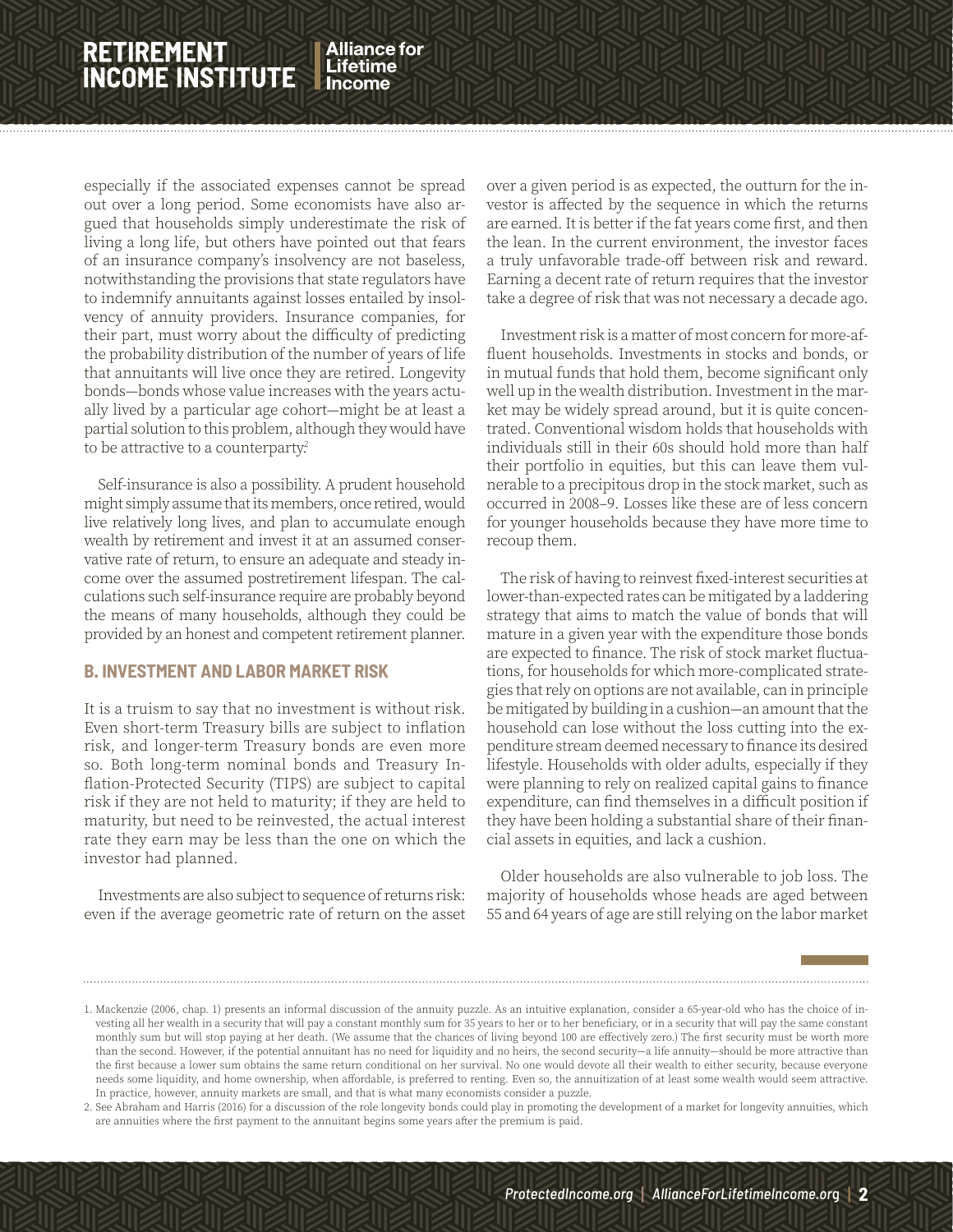**Alliance for** Lifetime

for most of their income. Although the unemployment rate of older Americans is somewhat below the average for all ages, it takes them much longer to find another job if they become unemployed, and a job loss relatively late in working life can precipitate exit from the labor market altogether.

#### **C. HEALTH-CARE COST RISK**

Older working Americans who are not yet eligible for Medicare and who rely on employer-provided health insurance, which is the case for most Americans, are at risk for the loss of that insurance if they lose their job. Even if they find another job relatively quickly, the new job often does not come with the same benefits or the same pay level. Insurance under the Patient Protection and Affordable Care Act (ACA or ObamaCare) may be available in these cases, including to the unemployed, but it is not costless even if it is subsidized.

Virtually all Americans become eligible for Medicare at age 65. Enrollment in Medicare Part A, which is automatic when someone has elected to receive the Social Security benefit, covers hospital stays, and is normally free. Part B covers the services of doctors and other medical professionals, and Part C covers the services of HMOs. Part D, which covers pharmaceuticals, is a private sector plan with rules set by the government. Medicare is financed mainly by payroll tax collections and general revenues intermediated by two trust funds. Medicare premiums are likely to rise, both because the program is already underfunded and because health-care costs are likely to continue to rise at rates higher than overall inflation.

Medicare coverage has some holes. The first night of a hospital stay requires a deductible of \$1,408. Days 1 to 60 as an in-patient are fully covered, but a coinsurance payment is required after that; for really long stays, coverage eventually expires. Only 80 percent of the in-patient and 80 percent (after a deductible) of out-patient charges of physicians and other health-care providers are covered. Consequently, most Medicare participants obtain additional coverage, typically provided by insurance companies under regulations set by the government. Most Americans aged 65 and older are thus reasonably well protected from high, unexpected medical bills, but there are still gaps in the coverage of drug costs, and copays can be burdensome for households with modest incomes.

 $\mathbb Z$ in $\mathbb Z$ in $\mathbb Z$ in

#### **D. LONG-TERM CARE COST RISK**

A basic problem with the risks posed by long-term care (LTC) costs is that the coverage of LTC by government programs is poorly understood, in part because it is extremely complicated. Most older Americans believe that LTC is covered by Medicare, but it is not. Medicare covers short-term stays in nursing homes and similar facilities that the patient needs to recover from surgery. Long-term stays in nursing homes and care provided by community-based facilities are covered by Medicaid, but Medicaid's regulations are complex, and, unlike Medicare, they vary from state to state. Although the overall regulatory framework is established by the federal government, the states and the District of Columbia may opt out of the various pathways that Medicaid provides to coverage.

Coverage is now much broader than it was when the program was introduced as part of the Johnson administration's Great Society legislation. Most states offer coverage to older Americans whose income is substantially above the poverty line, but more-affluent households are not covered. A well-designed estate plan can protect household assets that would otherwise have to be spent down to meet the asset tests imposed in the household's state of residence, but most households do not have such plans.<sup>3</sup> More-affluent households either have to self-insure or take out private LTC insurance. The evidence suggests, however, that the demand for such insurance is crowded out to a large extent for middle-income households by the public sector's provision of LTC via Medicaid (Brown and Finkelstein 2009).

Unlike the provision of income in retirement, LTC is mainly an insurance issue<sup>4</sup> We will all need income in retirement, though there is an obvious insurance aspect to it, but the need for and timing of the start of needed LTC coverage is uncertain. Many older Americans

<sup>3.</sup> See Correia, Sayre, and Allen (2017) for a discussion of estate planning that shelters assets from Medicaid's asset tests.

<sup>4.</sup> See Schieber (2015) for a discussion of this point.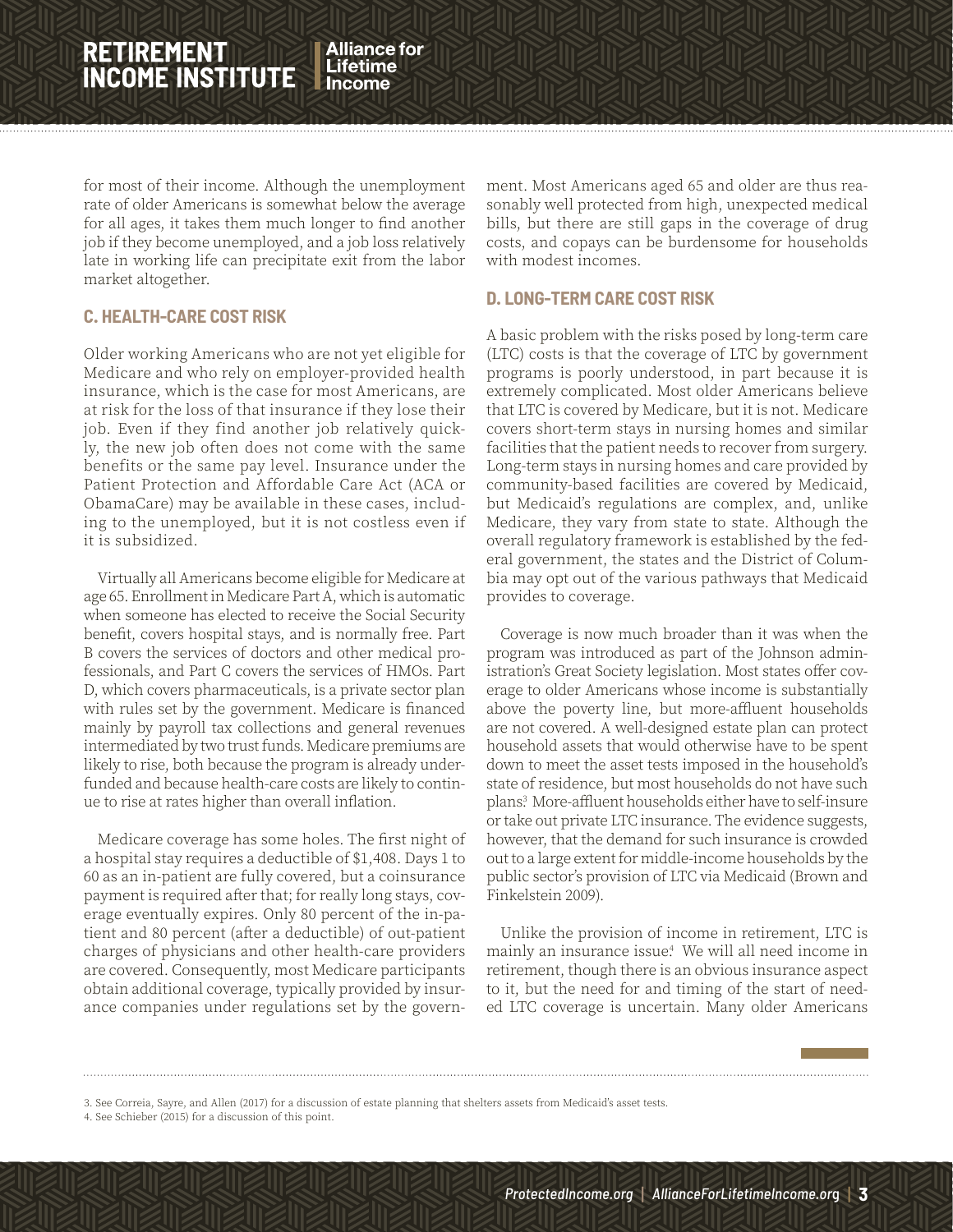**Alliance for** Lifetime

will not need it, or will not need it for many years, and not until an advanced age. That said, many will need it. These are the kind of conditions that can cause people to overlook the risk that they will be among those who do need LTC insurance. The COVID-19 pandemic has revealed major problems with the operation and finances of nursing homes, which are briefly taken up in section II of this essay.

#### **E. POLITICAL RISK**

The benefits from Social Security that Americans will receive when they retire, either because their age or a disability qualifies them for those benefits, are at risk, stemming from the ongoing depletion of the trust fund for old age, survivors, and disability insurance (OASDI) benefits and the uncertainty over when and how Congress will deal with it. FICA tax collections are falling short of entitlement payments, and the latest report of the OASDI trustees projects that, under the report's intermediate or middle-of-the-road 75-year projection, the trust fund will be completely depleted by 2035. Congress cannot keep kicking this problem down the road. The longer it delays in addressing the problem, the greater the adjustments to taxes and/or benefits will have to be. A similar problem faces the trust funds associated with the government-run health programs, although the size of the needed adjustment for those programs is less.

It is difficult to predict who will be affected by changes to the financing of the entitlement programs, but it is likely that those who are already receiving benefits will be spared, although means-testing might affect more-affluent retirees. Older Americans still working but approaching retirement might also escape a reduction in their benefits. Both retirees and near-retirees have powerful lobbies on their side, making it likely that younger workers will be the ones who will face lower benefits, while new entrants to the workforce might confront both higher payroll taxes and lower benefits.

On the whole, it appears that, depending on the relative adjustments to the taxes they pay and the benefits they receive, younger workers may have to save more to maintain their income in retirement at the same level they enjoyed

while working<sup>5</sup> Changes to Social Security would not be particularly important for more-affluent investors, who neither contribute much to nor receive much from the system. Nonetheless, many younger Americans could be obliged to increase their personal saving rates substantially to avoid a postretirement drop in living standards.

 $\mathbb Z$ in $\mathbb Z$ in $\mathbb Z$ in

### **II. RISKS ASSOCIATED WITH THE PANDEMIC**

The COVID-19 pandemic has upended American life in ways that are already evident. Its ultimate effects are impossible to foresee in mid-2020. Quite apart from the misery and emotional suffering it has inflicted on the severely ill, the deceased, and their families, the pandemic has had and will continue to have profound effects on both the structure of the economy and aggregate income, and on the financial position of households young and old.

This section primarily addresses the economic and financial effects of the pandemic on older households, both those still working and those already retired. These effects are working through several channels: the labor market, the financial markets, and arrangements for LTC. These effects are to some degree mitigated by the fiscal policy measures the government has taken, and the Federal Reserve's efforts to shore up credit markets.

The short-term impact on employment has been devastating. About 31 million claims for unemployment insurance for all programs had been filed as of June 6, 2020, according to data from the U.S. Department of Labor. The impact on employment is likely to have been more severe for younger workers, because the median age of those employed in the sectors that were most affected by the partial shuttering of the economy is lower than the economy-wide median age. For example, the median age of employees in accommodation and food services is 31 and in leisure and hospitality is 32, compared to an economy-wide age of 42. Nonetheless, older

workers are still affected; even in normal times the loss of a job for workers in the run-up to retirement is usual-

<sup>5.</sup> An increase in payroll taxes with no change in benefits would have the effect of raising the ratio of Social Security benefits to aftertax working-life income, which would actually reduce the saving needed to sustain the ratio of aftertax income in retirement to aftertax working-life income. The opposite is true if the adjustment were to fall entirely on benefits.

<sup>6.</sup> The ceiling on wages and salaries subject to the taxes is currently \$137,700. The calculation of benefits ignores any excess of salaries over this amount.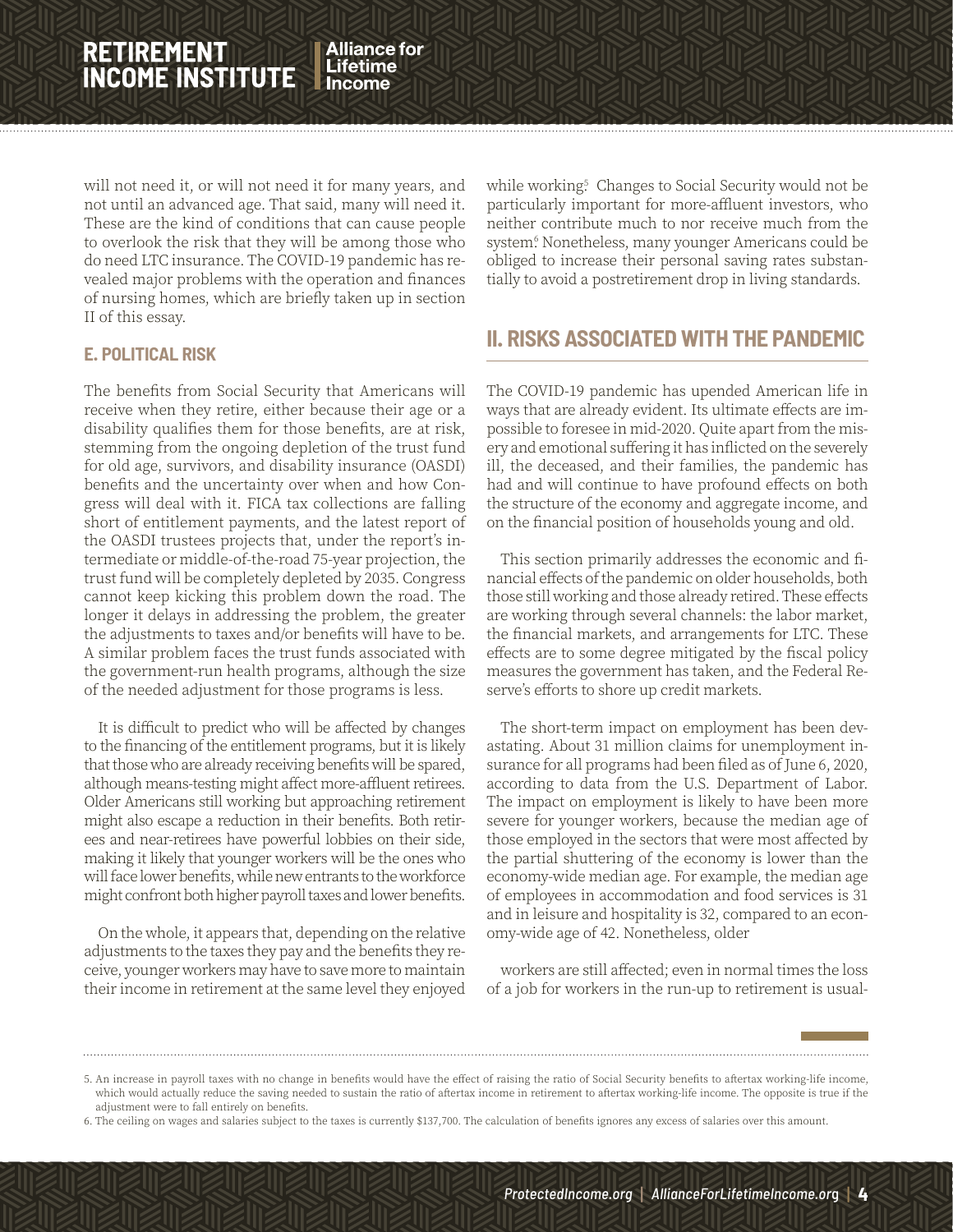Alliance for Lifetime

ly followed by a long spell of unemployment, if not by a permanent exit from the labor force.

Workers who have reached the age of 62 who find themselves unemployed can opt for Social Security, but early claiming is costly, as noted above—the benefit increases by about 8 percent for each additional year the first claim is delayed. Participants in 401(k) plans or those who hold IRAs can make withdrawals from them to tide themselves over until they can claim Social Security on more-favorable terms—the CARES Act eliminated the penalty on early withdrawals—but the benefit from this strategy will depend on the size of their plans and account balances. Another possible strategy would be for households with sufficient equity in their residence to take out a reverse mortgage, although these instruments, like annuities, have never attracted much of a clientele.

Americans who are already retired and not dependent on the labor market for their income are not directly affected by the surge in unemployment. However, they may feel obliged to make transfers to children who have lost their jobs.

One of the unexpected results of the partial shutdown has been its effects on saving rates. For those households with reasonably secure sources of income, which would probably include most older households, saving rates have tended to increase, because the decline in their expenditure on those sectors of the economy where activity has been directly affected by the pandemic appears not to have been fully offset by increases in expenditure on goods and services provided by the rest of the economy. These households may thus be financially at least better off than they were previously. How long this effect will persist is impossible to predict.

The government's programs to assist the unemployed and business have had a huge impact on its deficit and the stock of debt. The Committee for a Responsible Federal Budget (CRFB) in its June 24 update projected an increase in the ratio of debt to GDP from 79 percent precrisis to 101 percent by the end of 2020, and to 118 percent by 2030, even without additional relief measures. For the moment, it appears that the appetite for U.S. Treasuries by U.S. residents and nonresidents is sufficiently robust that the increase in the stock of debt will not require a noticeable increase in interest rates. This may in part reflect the purchase, or monetization, of some of the debt by the Federal Reserve. The increase in saving by more financially secure households would also generate a demand for financial assets in general. However, the demand for government debt is not infinite, and the outlook for interest rate levels is definitely more uncertain than it was prior to the pandemic. That must be true in spades for the stock market, and the increase in financial market uncertainty may be promoting the increase in saving by some of the more financially secure households mentioned above.

 $\mathbb Z$ in $\mathbb Z$ in $\mathbb Z$ in

If interest rates do increase significantly, bondholders will suffer a capital loss. This is a more serious matter for households that are already retired and who were planning to run down their stock of savings to pay for current expenditure, although a really major impact on these households would require a fairly large increase in interest rates.

The horrific mortality rates at nursing homes are creating very serious financial problems for them (see Gleckman 2020). Their costs are rising because of the need for investment in redesigned facilities that allow for social distancing, while demand is in decline because potential residents and their families are coming to view them as death traps. Even once the pandemic has abated, this lost demand is not likely to recover entirely, as more and more older people will try to age at home, or seek alternative arrangements such as group homes. Assisted living facilities have been much less affected by the pandemic, but demand for their services is also likely to suffer.

The overall impact of the pandemic clearly depends on how quickly the economy begins to recover, and the rate of recovery is really anyone's guess at this point. As of this writing it seems unlikely that a large share of the economy will be shut down again, which means that controlling the pandemic will depend on the success of policies of social distancing, the wearing of masks, and hand-washing, as well as the rate of testing and the efficiency of testing protocols and contact-tracing. The author is not in a position to predict how stringently these policies and practices will be applied, or how successful even stringent application will be in controlling further outbreaks. Social distancing, if effectively applied, has a substantial economic cost. The quicker it and the measures that must complement it work, the less time it will need to be practiced, and the faster economic recovery can be.

### **CONCLUSIONS**

If these conclusions had been written before the coronavirus had emerged, and if there were no section II, this section would have noted the possibly less than optimal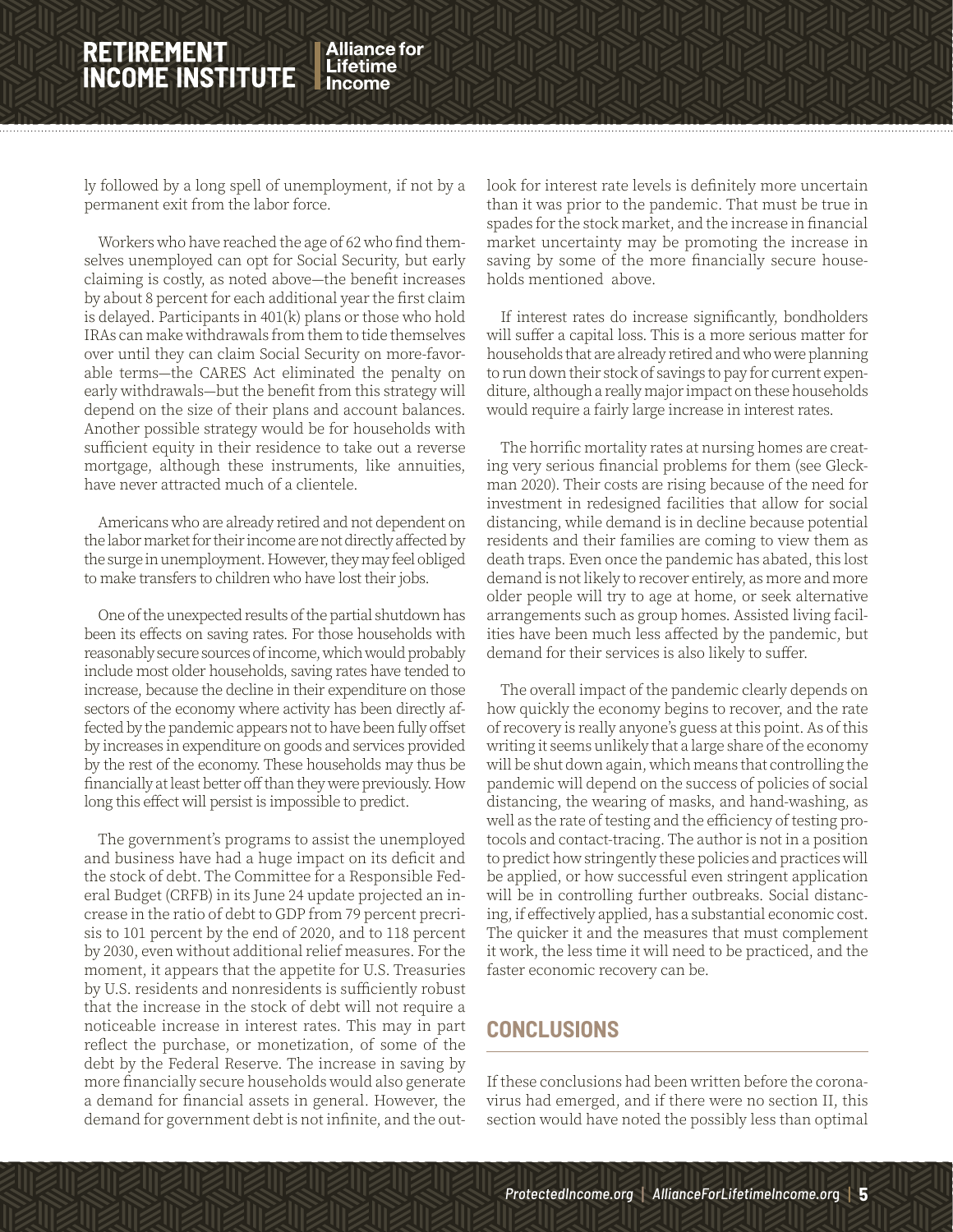Alliance for Lifetime

coverage of longevity risk, and the potential problems attendant on self-insurance, like overly optimistic assumptions about the rate of return on non-annuitized liquid wealth, as well as issues of self-control. Investment risk is more difficult to hedge than longevity risk, and the lack of really adequate financial literacy creates risks of its own, such as a tendency to sell low and buy high, and overreact to market swings. Among older Americans, health- and medical-care cost risk is concentrated among those not yet protected by Medicare and a supplementary policy. The degree of LTC cost risk partly depends on the state in which the taxpayer resides, and may be aggravated by a tendency to downplay the risk entailed by uncertain events whose timing and probability of occurrence is hard to predict.

It is difficult to predict political risk because of the inherent uncertainty of politics. The pandemic has essentially superimposed an added level of risk on at least three of the basic risks. Investment and job loss risk have been aggravated, health-care cost risk has been increased by the consequences of job loss for health insurance coverage and possibly the increased risk of illness, and LTC cost risk has been increased by the undoubtedly diminished role of nursing homes for older adults.

So, what can be done? Surely the first line of defense must be stopping the spread of the virus, in a way that entails as little decline in economic activity as possible. The government must be prepared to support the unemployed and promote the retention of employees at their place of work for some additional time, doing that through some combination of unemployment insurance and well-targeted support for businesses. State and local governments and health-care facilities also need support. When a faulty electrical job causes a fire to break out in a house, the first thing to do is to put out the flames, not sue the contractor or reform the regulation of electrical contractors.

When the fire is out—when the pandemic has been quelled—it will be time to address the flaws in our healthcare and LTC systems, and in the way we regulate both the accumulation and the decumulation phases of retirement saving. Volumes have been written on the necessary reforms. What follows is only the baldest summary.

First, health insurance must be available to all. This does not necessarily require the end of employer-provided insurance, but it would require at a minimum a publicly provided backstop for those people who lose their insurance when they lose their jobs.

 $\mathbb Z$ in $\mathbb Z$ in $\mathbb Z$ in

The basic problem with the current system for retirement saving is the low coverage of the second tier. Slightly more than half the work force is covered by employer-provided plans, typically defined-contribution 401(k) plans, and not all workers who are eligible to participate do so. If mandatory coverage is not an option, then policies that nudge workers into participation by making coverage automatic unless participants explicitly chose to opt out should be more aggressively pursued. The CARES Act's relaxation of the penalties for early withdrawal of funds from 401(k) and other employer-provided plans and IRAs should be rescinded once the worst of the pandemic has passed.

A particular weakness of the current system is the way it imposes investment risk on its participants while doing little to promote the uptake of longevity insurance. Participants in a defined-contribution system can reduce investment risk by electing a conservative portfolio and can reduce unnecessary risk, given the expected return on their portfolio by careful selection of mutual funds and directly held securities. However, the evidence on financial literacy makes clear that many investors lack the necessary skills to do this, and they do not seek good advice to compensate for that lack. The extent to which financial education can undo financial literacy is uncertain. Longevity risk is partly addressed by Social Security. For middle- and upper-income plan participants that risk can be addressed further by promoting more annuitization options in plans along the lines of the SECURE Act?

LTC in nursing homes is in a desperate state, both for its residents and their families as well as, for financial reasons, for its providers. Nursing home care is financed largely by Medicaid, and extra funds from that source will be needed to prevent a serious contraction of the supply of accommodation. Prompt action by Congress on the imbalances of the entitlement trust funds will obviate the need for more-drastic action if there is further delay and will give Americans who are saving for retirement more time to plan for their retirement needs.

7. See Mackenzie and Forman (2013) for a fuller account of possible reforms to the second tier of the retirement system.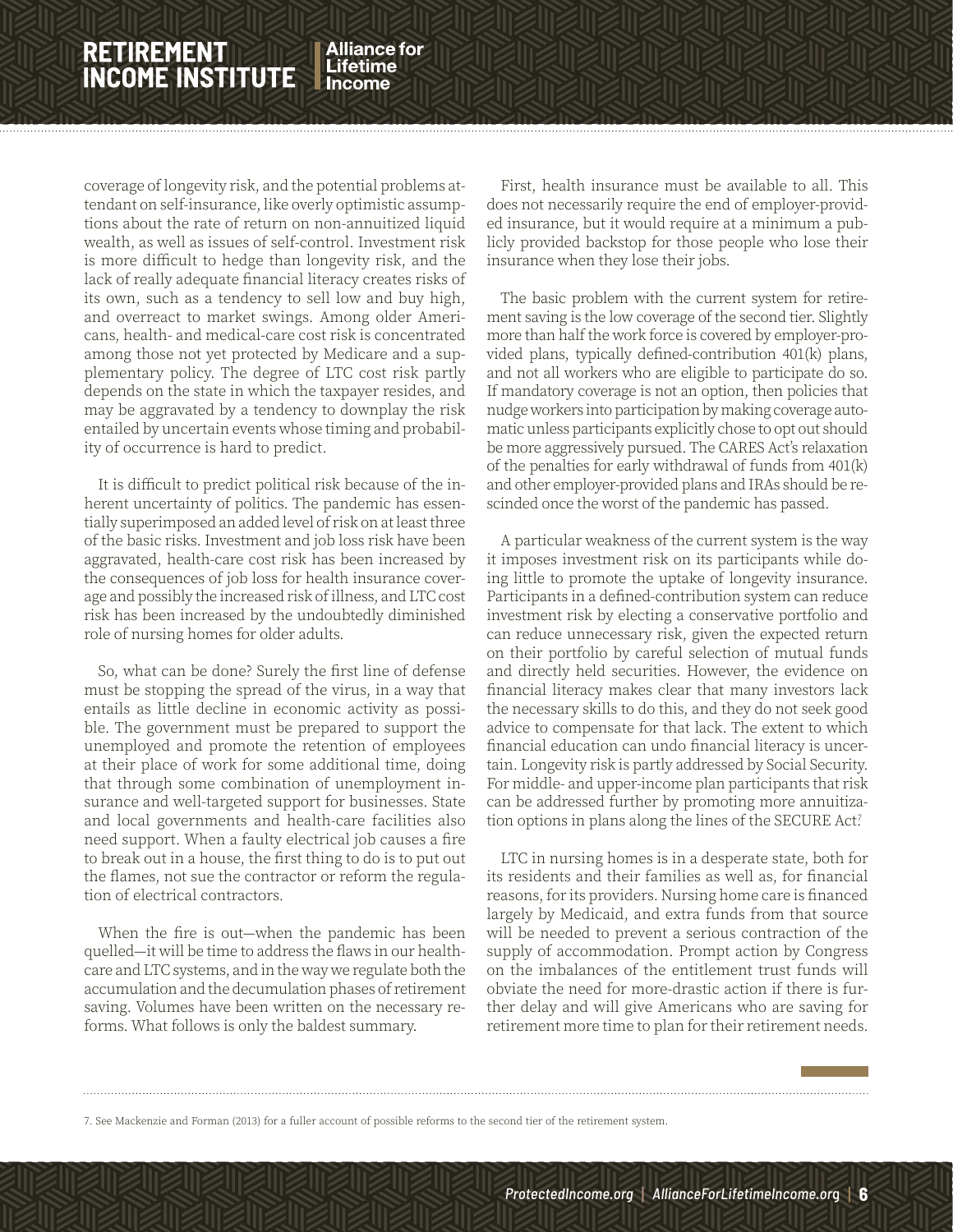That action will be needed even sooner than previously thought, given the impact of high unemployment on payroll tax collections.

If these conclusions had been written before the coronavirus had emerged, and if there were no section II, this section would have noted the possibly less than optimal coverage of longevity risk, and the potential problems attendant on self-insurance, like overly optimistic assumptions about the rate of return on non-annuitized liquid wealth, as well as issues of self-control. Investment risk is more difficult to hedge than longevity risk, and the lack of really adequate financial literacy creates risks of its own, such as a tendency to sell low and buy high, and overreact to market swings. Among older Americans, health- and medical-care cost risk is concentrated among those not yet protected by Medicare and a supplementary policy. The degree of LTC cost risk partly depends on the state in which the taxpayer resides, and may be aggravated by a tendency to downplay the risk entailed by uncertain events whose timing and probability of occurrence is hard to predict.

It is difficult to predict political risk because of the inherent uncertainty of politics. The pandemic has essentially superimposed an added level of risk on at least three of the basic risks. Investment and job loss risk have been aggravated, health-care cost risk has been increased by the consequences of job loss for health insurance coverage and possibly the increased risk of illness, and LTC cost risk has been increased by the undoubtedly diminished role of nursing homes for older adults.

So, what can be done? Surely the first line of defense must be stopping the spread of the virus, in a way that entails as little decline in economic activity as possible. The government must be prepared to support the unemployed and promote the retention of employees at their place of work for some additional time, doing that through some combination of unemployment insurance and well-targeted support for businesses. State and local governments and health-care facilities also need support. When a faulty electrical job causes a fire to break out in a house, the first thing to do is to put out the flames, not sue the contractor or reform the regulation of electrical contractors.

When the fire is out—when the pandemic has been quelled—it will be time to address the flaws in our health-care and LTC systems, and in the way we regulate both the accumulation and the decumulation

phases of retirement saving. Volumes have been written on the necessary reforms. What follows is only the baldest summary.

 $\mathbb Z$ in $\mathbb Z$ in $\mathbb Z$ in

First, health insurance must be available to all. This does not necessarily require the end of employer-provided insurance, but it would require at a minimum a publicly provided backstop for those people who lose their insurance when they lose their jobs.

The basic problem with the current system for retirement saving is the low coverage of the second tier. Slightly more than half the work force is covered by employer-provided plans, typically defined-contribution 401(k) plans, and not all workers who are eligible to participate do so. If mandatory coverage is not an option, then policies that nudge workers into participation by making coverage automatic unless participants explicitly chose to opt out should be more aggressively pursued. The CARES Act's relaxation of the penalties for early withdrawal of funds from 401(k) and other employer-provided plans and IRAs should be rescinded once the worst of the pandemic has passed.

A particular weakness of the current system is the way it imposes investment risk on its participants while doing little to promote the uptake of longevity insurance. Participants in a defined-contribution system can reduce investment risk by electing a conservative portfolio and can reduce unnecessary risk, given the expected return on their portfolio by careful selection of mutual funds and directly held securities. However, the evidence on financial literacy makes clear that many investors lack the necessary skills to do this, and they do not seek good advice to compensate for that lack. The extent to which financial education can undo financial literacy is uncertain. Longevity risk is partly addressed by Social Security. For middle- and upper-income plan participants that risk can be addressed further by promoting more annuitization options in plans along the lines of the SECURE Act.

LTC in nursing homes is in a desperate state, both for its residents and their families as well as, for financial reasons, for its providers. Nursing home care is financed largely by Medicaid, and extra funds from that source will be needed to prevent a serious contraction of the supply of accommodation. Prompt action by Congress on the imbalances of the entitlement trust funds will obviate the need for more-drastic action if there is further delay and will give Americans who are saving for retirement more time to plan for their retirement needs. That action will be needed even sooner